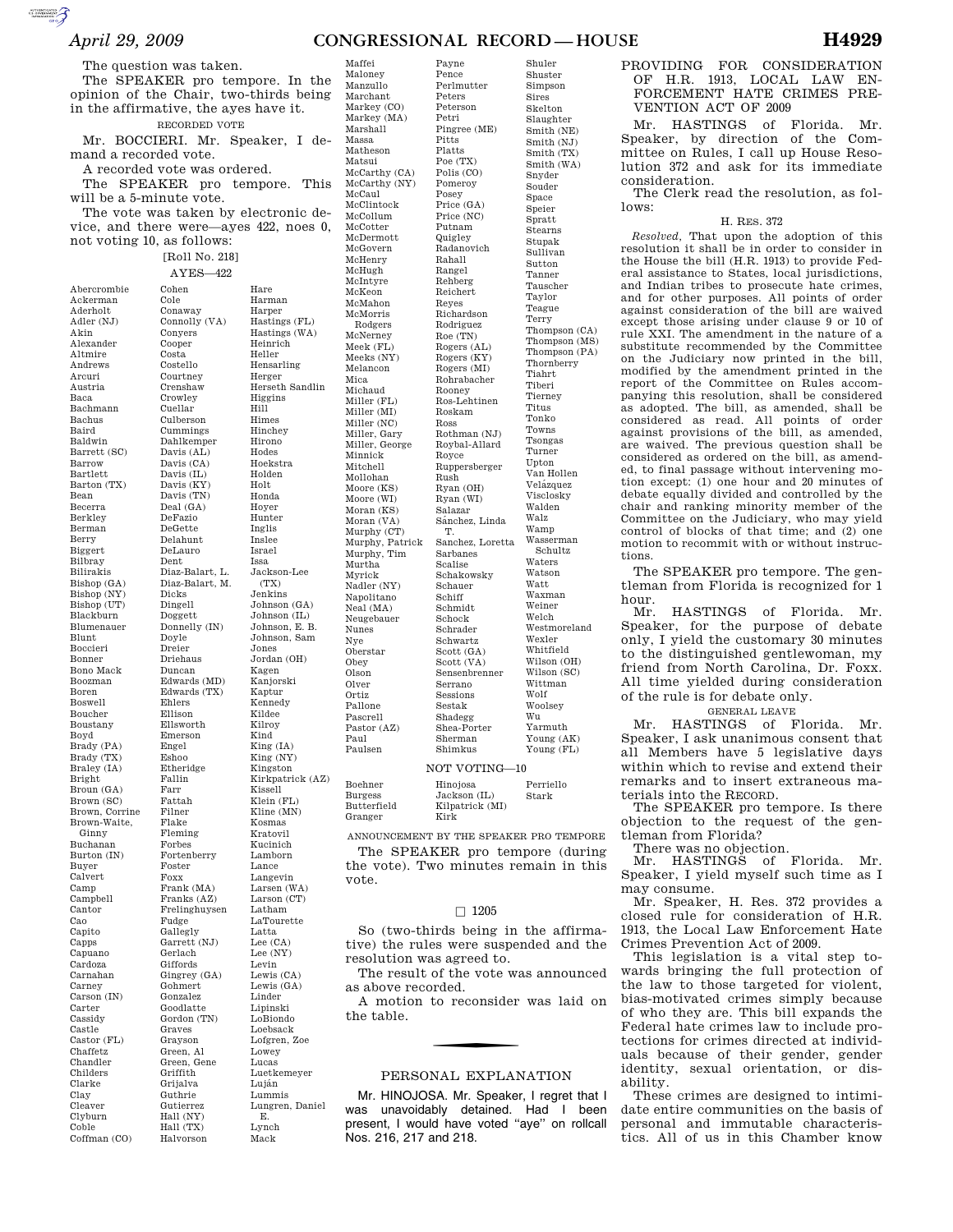that hate crimes tear the fabric of our society and fragment communities because they target an entire community or group of people, not just the individual victim.

This legislation makes important new changes to Federal civil rights law by providing new Federal authority for investigating and prosecuting criminal civil rights violations. It authorizes the Attorney General to provide assistance in the criminal investigation or prosecution of violent crimes motivated by prejudice based on the actual or perceived race, color, religion, national origin, gender, sexual orientation, gender identity or disability of the victim.

This bill spans interstate lines by establishing uniform Federal protections against hate crimes as a backdrop to existing laws in every State. It directs the Attorney General to give priority for assistance to cases in which offenders have committed crimes in more than one State and to rural jurisdictions that have difficulty covering the extraordinary expenses associated with investigations and prosecutions.

This bill makes it a Federal criminal offense to cause or attempt to cause bodily harm through the use of fire, firearms, or explosive devices against a person due to bias-driven violence.

These provisions enhance our country's 233-year tradition of protecting liberty, freedom, and acceptance by protecting and recognizing the human dignity of every person. No person should live in fear of violence because of who they are.

Some have criticized this legislation by claiming that the hate crimes bill will infringe upon free speech, somehow turning Federal authorities into ''thought police.'' In my view, this is simply not true. The hate crime bill adds no new classes of crime. This legislation is not about thinking or believing, but acting and harming.

This legislation strengthens, not weakens, the First Amendment freedom of speech protections. It prohibits for use as evidence a defendant's speech or association unless specifically related to the crime, and this legislation does not disturb constitutionally protected speech or associations.

It is preposterous to argue that this bill criminalizes thoughts and beliefs. The bill does not criminalize those who hate or disagree with other people or groups of people. It criminalizes acts of violence against people based on the victim's characteristics.

Under current law, the Federal Government's involvement is only authorized in those cases in which the victim was targeted because of race, color, religion, or national origin. The current protection is neither uniform nor comprehensive, and this has important practical and symbolic consequences.

It is vital that the Federal Government send a message to the American people that hate crimes committed because of one's sexual orientation, gender identity, gender, or disability are

as intolerable as those motivated by race, ethnicity, national origin, or religion.

Some also argue that we're federalizing crimes already illegal under State laws, providing limited jurisdiction to investigate and prosecute biasmotivated crimes. However, Congress has rejected this argument repeatedly by passing hundreds of bills that give the Federal Government jurisdiction over crimes that States already consider illegal.

From 1995 to 2006, my friends on the other side controlled Congress and enacted nearly 100 public laws imposing new Federal criminal penalties for conduct that was already under State law and creating over 600 new Federal crimes.

Hate crimes are destructive and divisive. A random act of violence resulting in injury or even death is a tragic event that devastates the lives of the victim and their family. But the intentional selection and beating or murder of an individual because of who they are terrorizes an entire community and sometimes, the Nation.

It is easy to recognize the difference between the arson of an office building versus the intentional torching of a church or synagogue. The church or synagogue or mosque burning has a profound impact on the congregation, the faith community, the local community, and the Nation. We're all affected by violent acts of hatred, and there is ample evidence that violent, bias-motivated crimes continue to be a widespread and serious problem in our Nation.

### $\Box$  1215

In my home State, the most recent Florida Hate Crimes Report published by the Florida Attorney General reported a total of 193 hate crimes, 14.5 percent of which were motivated by sexual orientation. Additionally, poll after poll continues to show that the American public supports hate crimes legislation inclusive of sexual orientation. FBI data show 1,265 hate crime incidents directed at gays and lesbians in the year 2007 alone, the third most frequent victims and over 16 percent of all hate crimes reported that year. And 79 hate crime incidents directed at disabled victims were also reported that year. And, unfortunately, we know it is widely accepted that hate crimes specifically against those with disabilities remain vastly underreported. Mr. Speaker, this is clearly a problem that merits the passage of an expanded hate crimes law.

Furthermore, this legislation is endorsed by over 300 law enforcement, civil rights, civic and religious organizations including the National Sheriffs Association, the International Association of Chiefs of Police, National District Attorneys Association, the American Civil Liberties Union, the Human Rights Campaign, the Presbyterian Church, the Episcopal Church, the NAACP, and the National Disability Rights Network.

Mr. Speaker, this measure would give local law enforcement officials important tools to combat violent, bias-motivated crime. Federal support, through training and direct assistance, will help ensure that bias-motivated violence is effectively investigated and prosecuted. The legislation would also facilitate Federal investigations and prosecutions when local authorities are unwilling or unable to achieve a just result.

As we consider H.R. 1913 today, let us remember that this hate crimes bill is also known as the Matthew Shepard Act, in memory of the 21-year-old University of Wyoming student who was brutally tortured and murdered in 1998 just because he was gay. At the time of his murder just a few years ago, no criminal statute existed in Wyoming to charge his killers with a hate crime nor was there Federal financial assistance available to aid the local authorities in Laramie, Wyoming, with investigating and prosecuting his murder.

The fact of the matter is hate crimes happen every day and we should not wait for another Matthew Shepard to ensure justice.

Mr. Speaker, I reserve the balance of my time.

Ms. FOXX. Mr. Speaker, I thank my colleague from the Rules Committee for yielding time to us to be able to discuss this bill, and I yield myself such time as I may consume.

The discussion surrounding this bill today will no doubt center on the idea of crimes committed out of hate. There will be talk about the scourge of violent hate crime, which begs the question: Is there such a thing as nonhateful violent crime?

But in all the debate over criminal acts, a larger and forgotten debate is often left unspoken, and that is the debate over the role of free expression in our society. If this bill becomes law, it will have a chilling effect on many lawabiding Americans' freedom of expression.

The robust and healthy exchange of ideas is an American distinction. Because we are a land where free expression is one of our cherished foundational ideals, we have a long tradition of protecting the speech of everyone, from those with the most mainstream ideas to those on the fringe. Why do we do this? Because we know that in the end, in a healthy marketplace of ideas where the public square allows for an airing of all ideas, the best ideas and principles come out on top. In a strong marketplace of ideas, an American marketplace, bankrupt ideas are destined to fail. We should not live and legislate in fear of bankrupt ideas.

Marginal concepts, bad ideas, and flawed philosophies will always be buried beneath the tide of free and democratic expression, where free speech protects the individual's right to hold and express an opinion, even if such an opinion may be wrong. Holding this ideal is one reason why we on the minority side are so distressed that this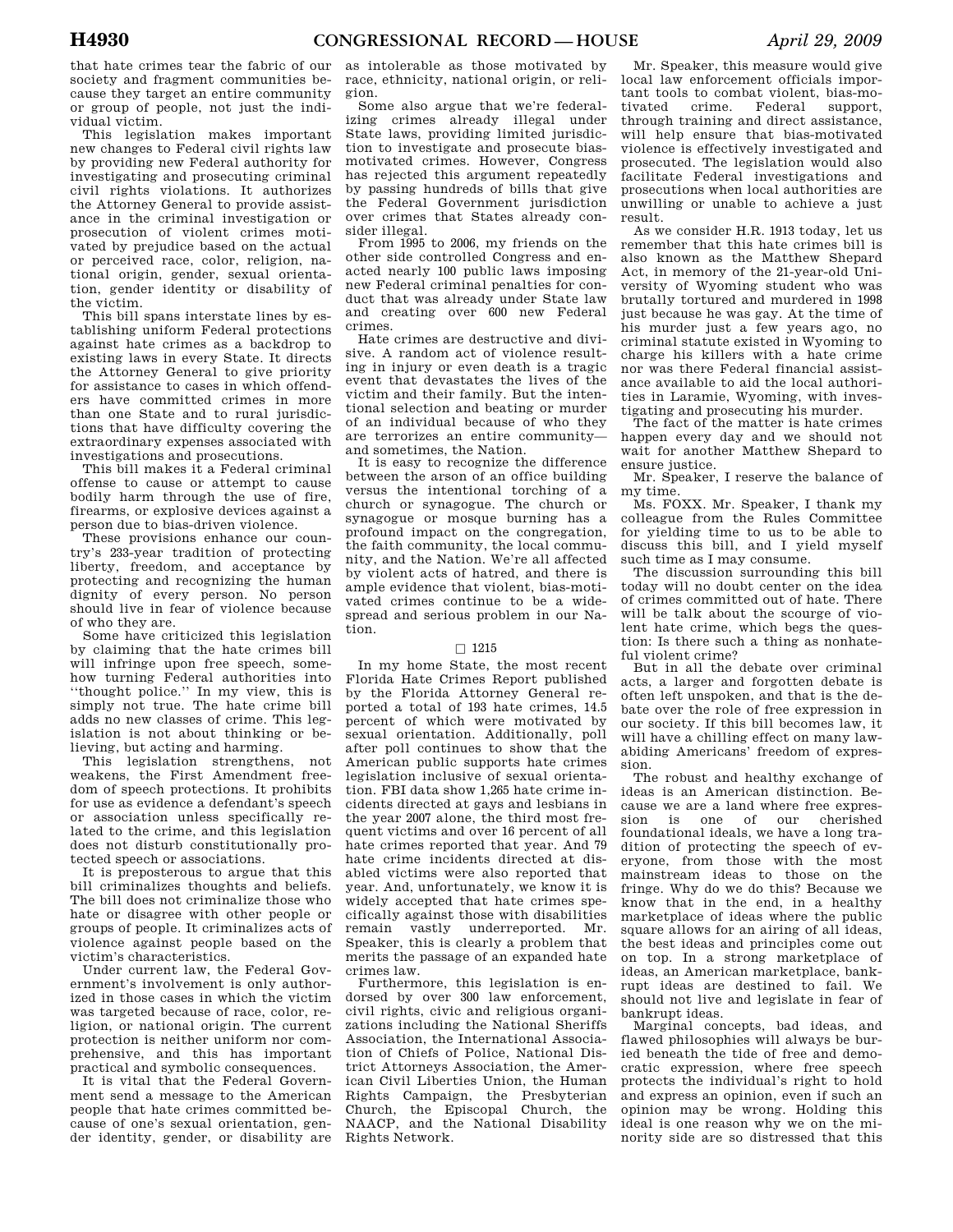is a closed rule and we are not going to be allowed to offer amendments today because we know yesterday from the Rules Committee that some of our amendments would garner majority support, and we are very distressed about that.

Ultimately, a healthy public square always has a chilling effect on the forces of hatred. But today we are considering a bill that will start us down the road towards a public square that is less robust, more restrictive, and that will squelch our cherished constitutional right to free speech. It will establish a new category of criminal activity, which is thought crimes. Today it is the politically correct thought crimes, those directed toward certain protected groups, but when we open the door creating this new criminal category of thought crimes, it is but a small step to add new types of thought crimes to the list, and suddenly we find ourselves back on the Orwellian threshold of Nineteen Eighty-Four and staring down the specter of the thought police.

In George Orwell's novel Nineteen Eighty-Four, the government attempts to control not only the speech and actions but also the thoughts of its subjects, labeling disapproved thoughts with the term ''thought crime.'' The Thought Police use psychology and omnipresent surveillance to find and eliminate members of society who are capable of the mere thought of challenging ruling authority.

The way this bill is written, law enforcement will be called upon to unearth a criminal's motivation for committing a crime. The questions must then be asked: What thoughts caused the perpetrator to commit the socalled hate crime? And what caused this person to have these thoughts? Could it have been, for example, the sermon of a local religious leader, perhaps a respected local rabbi, who preached a message out of a religious conviction and belief in a sacred book? Under this law that rabbi may be guilty of inducing an act of violence simply because of his religious convictions. And it wouldn't take many arrests to put a choke hold on the free speech of religious leaders across our Nation.

In closing, I would like to quote liberal commentator Glenn Greenwald, certainly no apologist for conservatives like myself. But he has some strong words for hate crime laws such as those which already exist in Europe and in our neighbor to the north, Canada. Writing on salon.com last year, he called hate crimes laws ''oppressive'' and ''pernicious.'' Allow me to quote him at length because he summarizes the consequences of this type of legislation very well:

''Empowering the State to proscribe and punish speech is not only the most dangerous step a society can take, though it is that, it's also the most senseless. It never achieves its intended effect of suppressing or elimi-

nating a particular view. If anything, it has the opposite effect, by driving it underground, thus preventing debate and exposure.''

As I said earlier, the best antidote to hate, perceived or real, is the bright light of public debate and scrutiny, not the outright censorship contained in this so-called hate crimes legislation.

My friends, this legislation starts us down a slippery slope. No longer are all Americans subject to equal justice under the law. No. A murderer of a police officer can be treated more leniently under this law than someone who is convicted of a so-called hatemotivated murder of a protected class of citizens. This is not equal justice. This is the codifying of a thought crimes law that weakens our first amendment and that dilutes our long tradition of equal justice under the law.

I will urge my colleagues to vote ''no'' on this rule and ''no'' on the underlying bill.

Mr. Speaker, I reserve the balance of my time.

Mr. HASTINGS of Florida. Mr. Speaker, I am very pleased at this time to yield 3 minutes to the distinguished gentleman from Colorado, my good friend and member of the Rules Committee, Mr. POLIS.

Mr. POLIS. Mr. Speaker, I rise in strong support of this rule for H.R. 1913, the Local Law Enforcement Hate Crimes Prevention Act, as well as the bill itself.

Last July a young transgender Latina living in Greeley, Colorado, was brutally attacked and murdered. Her killer, who became outraged after he discovered that she was transgender and beat her to death, told authorities that he had ''killed it'' and that ''all gays must die.'' Just last week I am glad to announce that Angie's killer was convicted not only of first degree murder but also of a hate crime in the beating death of Angie under Colorado law. It was the first time in the Nation that a State hate crime statute resulted in the conviction of a transgender person's murder, and as a result, Angie's killer will serve life in prison without the possibility of parole.

Thanks in large part to Colorado's hate crimes law, which included gender identity as a protected class, justice was served in this case. But, sadly, this has more often than not not been the case. Just a few years earlier, Fred Martinez, a Navajo Native American in Cortez, Colorado, openly gay youth, was killed. The perpetrator, who along with an accomplice had met Fred at a carnival that night, attacked and beat him to death with a large rock. Later he bragged to his friends that he had ''beat up a fag.'' In contrast to Angie Zapata, Fred's killer was not charged with a hate crime because no Colorado or Federal law protecting gender identity existed at that time. His assaulter received a 40-year sentence under a plea agreement but will be eligible for

parole in 25 years. If he had been charged with a Federal hate crime, he would have received a life sentence without parole.

Sadly, Angie and Fred are not alone. Since 1991 over 100,000 hate crime offenses have been reported to the FBI with over 7,000 reported in 2006. And although much is talked about violent attacks against the lesbian, gay, bisexual, and transgender community, this is not just an LGBT issue. Violent crimes based on race, religion, ethnicity and national origin are reported every year.

What makes these crimes so odious is that they are not just crimes against an individual; they are crimes that terrorize entire communities and, indeed, are against the values and ideals upon which our country was founded. With each attack, these criminals are attempting to send a message of intimidation to the victim's entire community, a message that Americans do not belong and deserve to be victimized solely because of who they are.

Far from creating a class for special protection, we are establishing equal protection under the law for people who do not enjoy it today in this country. The hate crimes bill that we are voting on today is sending a message that these crimes will no longer be tolerated. I strongly support efforts to punish hate crimes and am a proud cosponsor of the bill.

The bill is especially important for police departments in smaller towns that don't always have the resources to deal with hate crimes. For example, the cost of the investigation and prosecution of Matthew Shepard's killers dealt a severe blow to the Laramie, Wyoming, law enforcement budget, resulting in the furlough of five officers, undermining public safety. This bill would prevent that.

This bill also corrects two major deficiencies in current law: One, the excessive restrictions requiring proof that victims were attacked because they were engaged in certain ''federally protected activities''; and, two, the limited scope of the law.

It's important to note this legislation will not take rights away from anyone. Our country was founded upon certain inalienable rights, including the freedom of religion and free speech. This bill does not interfere with either of those principles, and that's why it's backed not only by hundreds of law enforcement agencies but by mainstream faith-based organizations.

It's time to pass this law. We must no longer turn a blind eye to hate crimes of any kind. Everyone, regardless of race, creed, color, and sexual orientation and gender identity, must stand equal in the eyes of the law. I encourage my colleagues to support the rule and the bill.

Ms. FOXX. Mr. Speaker, I yield 2 minutes to my distinguished colleague from Arizona (Mr. FRANKS).

Mr. FRANKS of Arizona. Mr. Speaker, with all the challenges that we have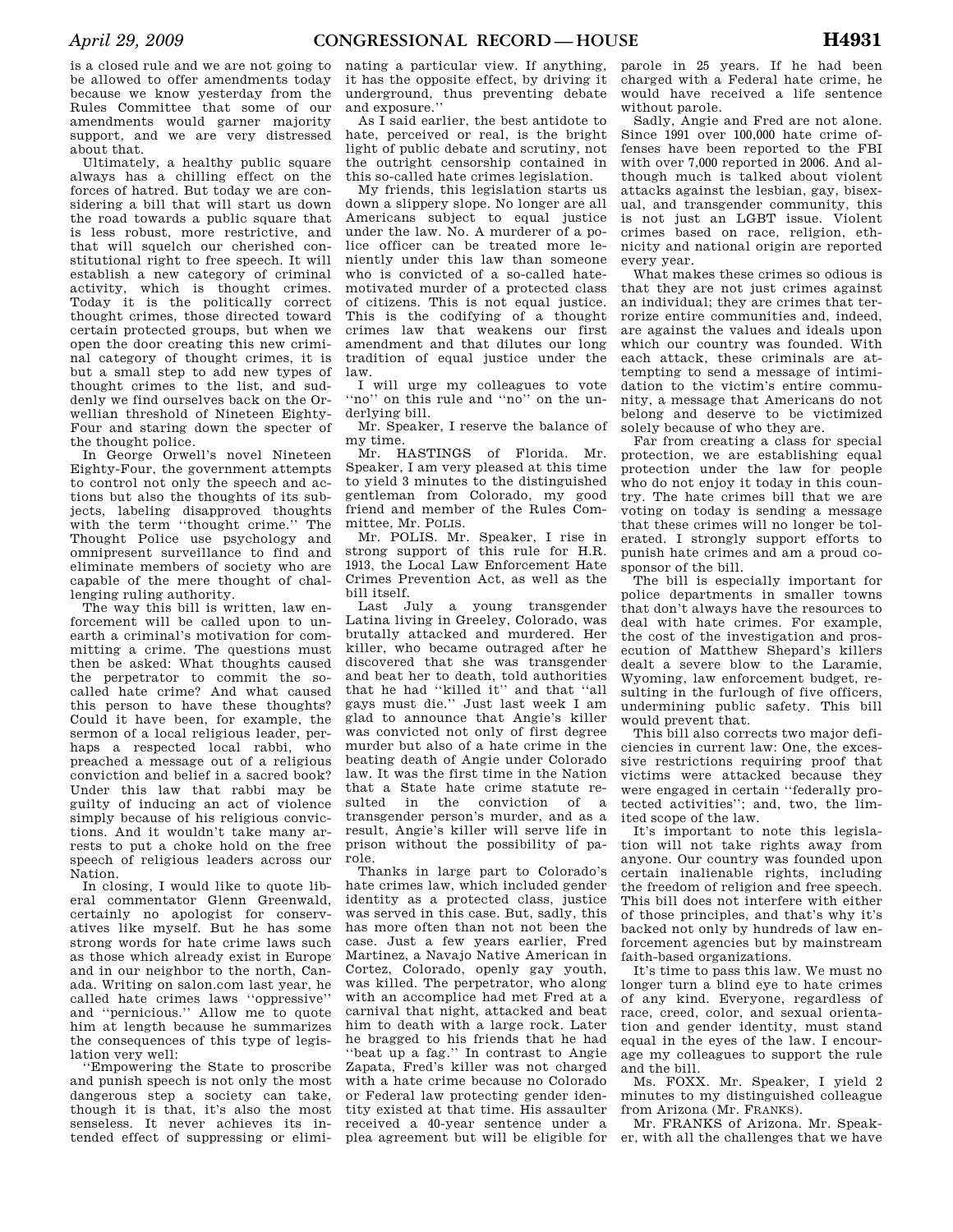in this Nation, we still hold these truths to be self-evident: that all men are created equal and that they are equal because they are all God's children. Therefore, the essence of America is that all people should be treated with the same respect and protected completely equally under the law. Whenever we begin to divide ourselves into groups and afford one group more protection than another, we necessarily diminish the protection and equality of all the remaining groups.

Mr. Speaker, regardless of whether a person is white, black, handicapped, healthy, old, sick, young, homosexual, heterosexual, a veteran, a police officer, a senior, whatever the case is, they deserve equal protection under the law.

#### $\Box$  1230

That is the foundational premise of this Nation, and this legislation moves us all directly away from that basic foundation in a profound and dangerous way.

This legislation would prosecute individuals, not on the basis of their crime, but on their alleged motivation for committing it. It requires law enforcement officials and prosecutors to gather evidence of the offenders' thoughts, rather than their actual actions and their criminal intent.

Furthermore, under this bill, such individuals who may not even have been aware of the crime could receive the same or similar penalties as the criminal himself. It would only take some arbitrary prosecutor to construe that the individual had influenced the beliefs or thoughts of a perpetrator of a crime and thereby somehow caused hateful or violent acts. One unscrupulous government entity, plus this hate crimes legislation, equals the perfect recipe for tearing away from American citizens some of the most basic constitutional rights in our Nation.

Mr. Speaker, the fundamental purpose of this body is to protect the lives and constitutional rights of the American people regardless of who they are or what they believe. Unfortunately, this legislation would do just the opposite by granting unequal protections based on personal beliefs and thoughts, and it would endanger the constitutional liberties of millions of Americans.

I thank the gentlelady for the time and urge my colleagues to vote ''no.''

Mr. HASTINGS of Florida. Mr. Speaker, I am very pleased to yield 3 minutes to my good friend and former member of the Rules Committee, and my fellow Floridian, Ms. CASTOR.

Ms. CASTOR of Florida. I thank my colleague for yielding time and for his years of leadership in the fight against discrimination.

Mr. Speaker, I rise in support of the Local Law Enforcement Hate Crimes Prevention Act and this rule.

Mr. Speaker, hate crimes are different from other types of crimes because the perpetrator targets a certain type of person based upon physical or

other personal attributes. Hate crimes are a purposeful, violent and dangerous manifestation of prejudice.

Now, to increase public safety and fight crime, we offer today additional tools for law enforcement to fight hate crimes.

I am proud to be an original cosponsor of this legislation that will ensure that hate crimes based upon sexual orientation are covered along with other crimes committed with hatred based on race, religion and national origin.

This bill provides important resources to State and local law enforcement agencies to investigate and prosecute hate crimes, and it will also be a Federal criminal offense to cause or attempt to cause bodily harm.

I am proud today to stand up for all of my neighbors. You see, hate crimes are not only a problem for victims, but also for our communities and neighborhoods.

Unfortunately, my community in Florida has not been immune from hate crimes. Tampa leads the State of Florida in the number of reported hate crimes, according to an annual FBI report. It is likely that Tampa ranks high because the police there have a zero tolerance policy. All possible or borderline cases are reported.

Last year in Florida we had cases like the KKK being scrawled on something and shoved into a family's mailbox. And a 25-year-old woman in Daytona Beach was intentionally hit by a car just because of the color of her skin. How do we know? Because the man driving the car yelled, ''Help me kill these (blanks). These (blanks) have to die.''

In 2007, a Polk County person was stabbed to death for being gay. Police arrested and charged two Pinellas County teenagers after they spraypainted anti-Semitic and racial slurs on nine portable classrooms at a high school.

The Islamic Education Center of Florida in Tampa was set on fire, and thousands of my neighbors were left without a place to hold services.

Hate crimes have no place in my community or anyplace else, but they are an unfortunate reality that must be addressed. Mr. Speaker, this legislation has languished, and it's time that it be signed into law.

I thank Chairman CONYERS for his leadership. I urge a ''yes'' vote on this rule and the underlying bill.

Ms. FOXX. Mr. Speaker, I now would like to yield 2 minutes to the distinguished gentleman from Missouri (Mr. BLUNT).

Mr. BLUNT. I thank my friend for yielding.

Mr. Speaker, I believe this bill is a dangerous proposal which can transform the criminal justice system and in spite of all the protestations that now maybe we have safeguards, I think it threatens religious liberty.

The hate crimes bill federalizes each and every State and local crime. There is no evidence that States and local-

ities are failing to prosecute crimes under existing law.

A person intentionally hit by a car is the victim of the same crime, regardless of why. The key there is ''intentionally.'' Whether you intentionally decide you are going to run over somebody with a car because they are there and you are mad, the penalties should be the same and to suggest that it is not is a Federal mistake at the level we are suggesting mistakes would be made.

Hate crimes legislation invariably has threatened religious leaders and groups with criminal prosecution, an investigation into why that person's thoughts, beliefs or statements led to their actions.

This can easily jeopardize constitutional rights of freedom of speech and religious expression. In fact, the very fact that the people who wrote this legislation have gone out of their way to come up with a new protection suggests that there is danger. There has been danger in every other country that has come up with this kind of legislation.

This requires criminal investigations to probe if a crime occurred because of bias toward a protected group and opens the door to criminal investigations of a suspect's philosophical beliefs, politics, biases, religion, activities and past statements.

Due to the subjectivity of these kinds of feelings and motives, there is enormous potential here, Mr. Speaker, for error. This creates unequal treatment of victims by treating crimes against protected groups more seriously than nonprotected groups. Murder of a victim will be treated more seriously than murder of another victim.

Mr. Speaker, I believe that's wrong. I think this is a constitutional problem. Again, in every State, in every country that has had similar legislation, this has created a problem of speech.

Hate crimes become hate speech, become thought crimes too easily, and I urge a ''no'' vote.

Mr. HASTINGS of Florida. Mr. Speaker, I am very pleased at this time to yield 2 minutes to my good friend the distinguished gentlewoman from California (Mrs. CAPPS).

Mrs. CAPPS. I thank my colleague for yielding.

Mr. Speaker, I am proud to support the Local Law Enforcement and Hate Crimes Prevention Act.

This is a commonsense bill with broad bipartisan support. Our law enforcement agencies, the vast majority of whom support this legislation, deserve the tools to battle hate-filled violence.

Bias-motivated crimes based on sexual orientation have more than tripled since the FBI began collecting hate crimes statistics about 20 years ago. But our law enforcement agencies still have no authority to assist communities dealing with even the most brutal crimes committed against our gay, lesbian, bisexual and transgender neighbors and friends.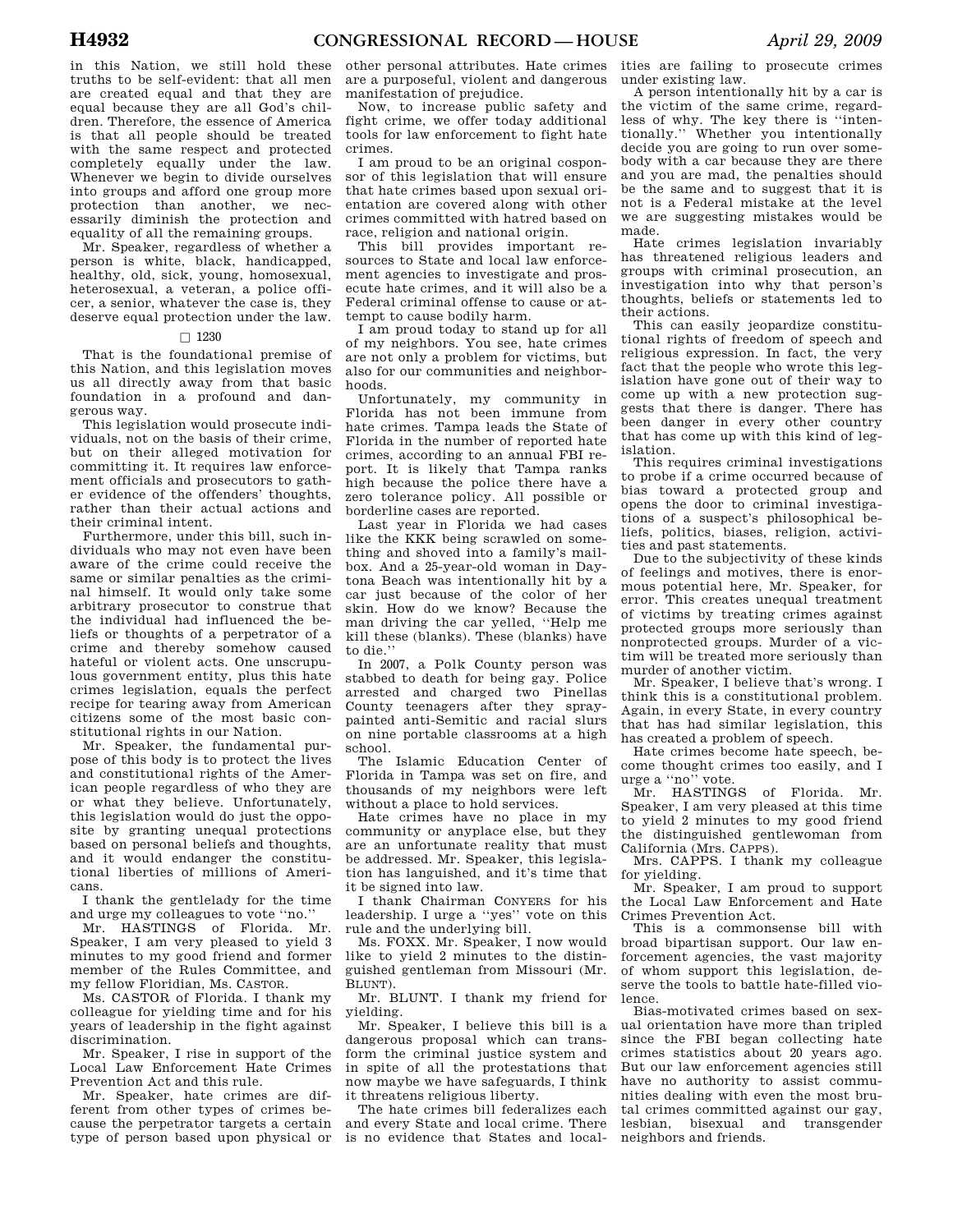This is a travesty. H.R. 1913 is a commonsense step to fix this injustice. The bill allows the Justice Department to aid State and local jurisdictions, either by lending assistance or by taking the lead in investigations and prosecutions of violent crimes which are motivated by bias.

Mr. Speaker, let us be clear. Nothing in H.R. 1913 could or would change First Amendment protections, but violence is not free speech.

Like many of my colleagues, I live in a community that was tragically altered by a senseless hate crime. Early last year, Lawrence King, an eighth grader in my district in a junior high school, was shot and killed by another student in his computer class, again, at a middle school. Lawrence was a young man who identified himself as a gay person, and this was the cause of the violence that took his life.

The police correctly identified the murder and classified it as a hate crime.

Mr. Speaker, I am very honored to stand here today and support H.R. 1913 in memory of Lawrence King and so many others who have been victims of hate crimes and acts of violence.

Ms. FOXX. Mr. Speaker, I now would like to yield 4 minutes to the distinguished gentleman from Iowa (Mr. KING) a member of the Judiciary Committee, who offered several excellent amendments that were rejected by the committee.

Mr. KING of Iowa. I thank the gentlelady from North Carolina for yielding the time.

Mr. Speaker, this issue was debated for 2 days before the Judiciary Committee. There were many, many amendments that were offered before the committee. Every one of them was rejected and shot down out of, I think, a desire to preserve the bill to be whatever it was that was presented to the committee.

And now here we are with a rule that results in a closed rule, Mr. Speaker, a closed rule because, as the gentlelady from North Carolina said, there is a fear that there could be amendments that would succeed that would be offered here.

One of those that I happened to have offered before the Judiciary Committee was to exempt pedophiles as a special protected status that is under this bill. Now, the rational thought on the other side I couldn't follow, Mr. Speaker, but I think it would be rational for this full body as a House of Representatives to make a decision on this. And I think that there was a fear on the part of the Rules Committee that that would also be a decision that would be made.

Well, I have before me a list from the American Psychological Association of the paraphilias, paraphilias being, I will call them proclivities in my vernacular, Mr. Speaker, and among them are pedophiles and a whole list of other kinds of activities. There are 547 of them altogether. We can't even exempt pedophiles, let alone the other

proclivities that are there, from special protected status.

We can't define the language that's in the bill, the language in the bill that says "gender" versus "sex." Gender isn't the same thing as using the word ''sex.'' Sex is what an individual can determine someone else to be. Gender is what a person thinks they are in their head. So the blurry language of gender replaces the clear language of sex that has been in our law for a long time in history.

Sexual orientation is another one of these. There are three different categories. We are figuring out what's in people's heads, the perpetrator and the victim. So under sexual orientation you have a mental definition, the head of, perhaps, the victim what's going on there. You have the plumbing of the victim, that's a different kind of a definition. And then you have the act that might be carried out by someone of a specific sexual orientation. No definition exists in law.

Gender identity is another broad category that can be whatever any individual wants it to be. So how does someone discriminate against someone else? How do they determine what these particular proclivities are, Mr. Speaker?

These are the broad, mushy areas of law that lead us down a path that ends up with any combination of liberal activist judges who will turn this into a mass of special protected status people, sacred cows walking through our society, self-alleged.

The gentleman from Florida mentioned the immutable characteristics. No, that's not in the bill. We tried to put it in the bill, but that amendment was shot down. I wish we could protect immutable characteristics. I think they should be. And those characteristics are those characteristics that are independently verified and can't be willfully changed.

That's the subject matter, 1984, George Orwell. I brought this up the last time we debated this. And I think it's important that we look at the book that was written in 1949 and predicted by George Orwell that by 1984 we would be where we are today in 2009.

He was writing about the new totalitarians who learned from the Nazis and the Russian Communists. And they said, ''The Party is not interested in any overt act: the thought is all we care about. We do not merely destroy our enemies, we change them. We are not content with negative obedience, nor even with the most abject submission. When finally you surrender to us, it must be of your own free will. It is intolerable to us that an erroneous thought should exist anywhere in the world.'' This is George Orwell, 1984, anticipating we would be having this debate in 1984, and today it's 2009, Mr. Speaker.

We should punish all perpetrators. There should be no special victims, and all perpetrators should be punished the same. And I think 25 years for assault

on anyone is enough. But to the gentleman from Colorado that called for a life sentence for assault, what does he do to a murderer?

I oppose the rule and the bill.

Mr. HASTINGS of Florida. Mr. Speaker, I am very pleased to yield 2 minutes to the distinguished chairman of the Judiciary Committee and the author of this legislation, my good friend, Mr. CONYERS.

Mr. CONYERS. Thank you, Judge Hastings.

I want to thank everybody on the Committee on Rules about the careful consideration they have given me and the legislation. We had a great discussion yesterday that will no doubt continue on.

#### $\square$  1245

I wanted to assure Dr. Foxx that there can be nonhate crime. There is plenty of it. As a matter of fact, most of the crime that is committed is not hate-based. Robbery is not hate-based. Breaking and entry is not hate-based.

And I wanted to tell my distinguished colleague on the committee, Mr. FRANKS, that it is too late not to decide to create a special category for hate crime, because had he been on the committee in 1968, he would have been invited to the White House when President Johnson invited in the Southern governors to explain to them that cross-burning had gotten so out of hand that it could no longer be classified as a State crime, that it had to be federalized with an attempt to contain it. As a matter of fact, they did contain it.

To our distinguished Member, Mr. BLUNT, I want him to be very relaxed in his getting of rest every night. There is no religious infringement whatsoever. As a matter of fact, we kept saying it so much that we finally put it into the bill itself. If you look at the last section in the bill, Section 8, it says in as clear a language as we could construct that anything protected by the Constitution cannot be eviscerated or modified by this hate crimes act, which has been going on now for 31 years.

Ms. FOXX. Mr. Speaker, I yield 3 minutes to our distinguished colleague, the gentlewoman from Oklahoma (Ms. FALLIN).

Ms. FALLIN. Mr. Speaker, I would like to thank the gentlewoman from North Carolina for the time.

I just want to say I am as appalled as any Member of Congress by crimes committed as an act of hate. Criminals who commit acts like murder, rape and assault do belong behind bars. But I oppose this bill because it lays the groundwork for the prosecution and the potential persecution of citizens whose crimes are not actions, but rather crimes of thought and speech.

The end result of this bill and the hate crimes agenda will be the suppression of both the freedom of speech and the freedom of religion. By establishing crimes of speech and thought, this law places pundits, journalists,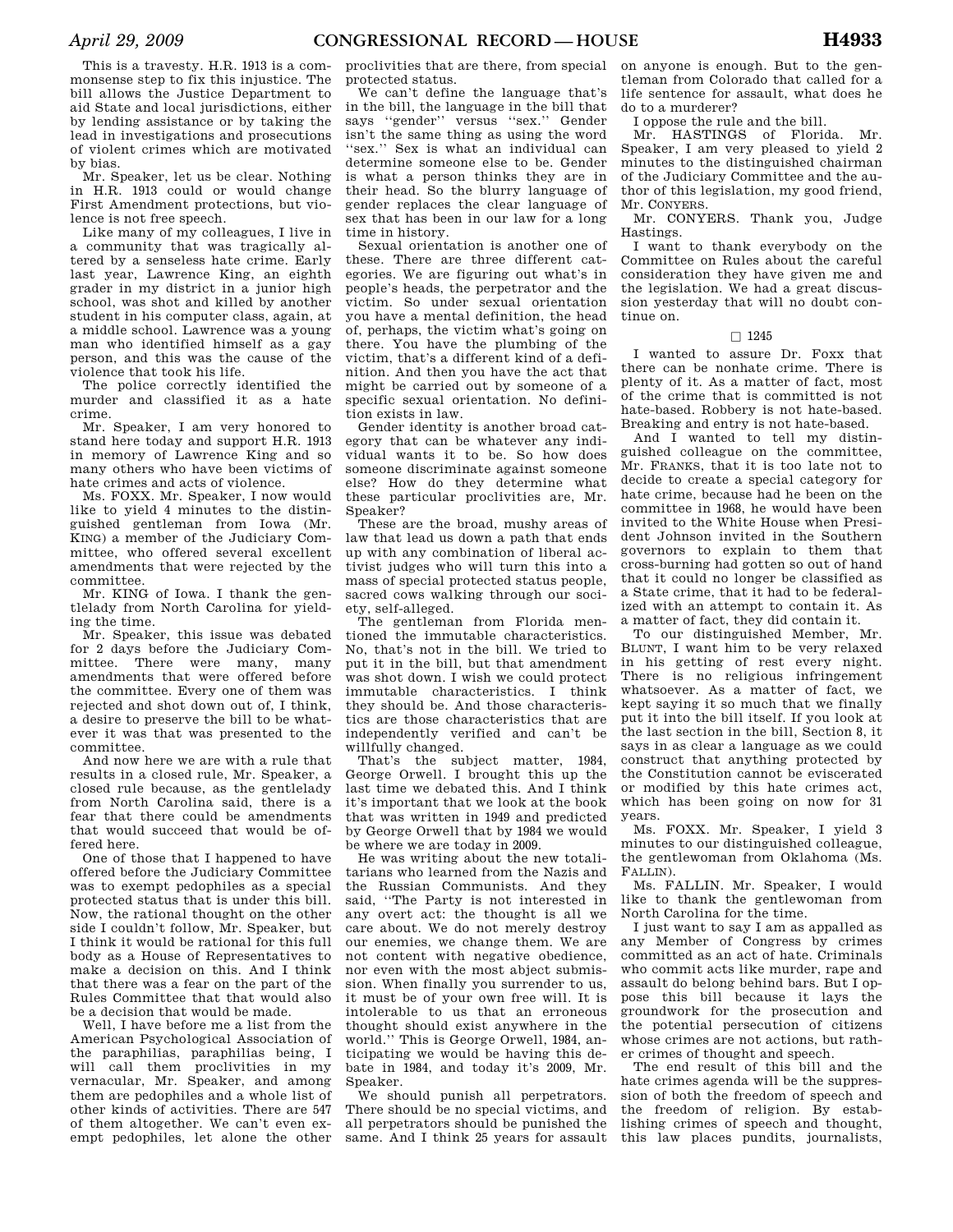preachers and religious men and women at risk.

Other nations have gone down this path before and seen their liberties curtailed. In nations like Canada and Great Britain, where hate crimes legislation has been expanded to include speech, now columnists must avoid certain subjects, and cartoonists worry that their caricatures could become a crime.

Even in this country, hate crimes legislation has already been used as a political tool to suppress religious speech. In Pennsylvania, we saw a State hate crimes law used to file felony charges against 11 Christians speaking their minds and preaching their beliefs concerning a gay pride parade. Because sexual orientation had been added to the Pennsylvania hate crimes statute, the Christian demonstrators faced the following charges: Criminal conspiracy; possession of instruments of a crime—and the instruments of the crime were bullhorns; reckless endangerment of another person; ethnic intimidation; riot; failure to disperse; disorderly conduct; and obstructing highways.

I believe America is the greatest country in the world because we do have freedom of speech and we do have freedom of religion, and we must protect those ideals.

Mr. Speaker, any acts of murder, rape, assault, harassment, theft or any other crime should be punished equally under the law. I cannot support legislation which establishes thought crimes or lays the foundation for a country in which religious and political speech can be deemed hateful and even criminal.

Mr. HASTINGS of Florida. Mr. Speaker, I am very pleased at this time to yield 2 minutes to the distinguished gentlewoman from Texas (Ms. JACK-SON-LEE), a member of the Judiciary Committee.

(Ms. JACKSON-LEE of Texas asked and was given permission to revise and extend her remarks.)

Ms. JACKSON-LEE of Texas. Mr. Speaker, for my colleagues, I think you are aware that when we are on the floor debating this procedural concept called the rule, we usually try to go into the structure of the bill so that we can be clear as we move to general debate to offer our philosophical positions. So let me try to frame what this bill is actually about so that my colleagues can offer their opinions certainly during the general debate.

This bill, though it is called the hate crimes bill, it is also a focus on local law enforcement, and the concept is that all we are doing here is providing assistance to those local and State law enforcement agencies to ensure they have the tools to prosecute a case of hate crime.

Now, it is interesting that my friends on the other side have highlighted that we are separating out and enhancing the sentencing of those who engage in hate. Well, we have done that in years

past. The 1964 Civil Rights Act and our discrimination laws have indicated that we abhor discrimination against anyone.

All this bill is doing is providing the resources on a State basis in the framework of Federal constitutional protection, so therefore if someone is in a church arguing or somewhere their political beliefs, their religious beliefs, it is not covered by this bill. We are not enforcing actions against that individual.

If you look through the bill, you will find it talks about assistance, financial assistance, to ensure that a case can be investigated. What we need to understand is a case can be investigated and the person can be vindicated, can be found not guilty or will not be prosecuted because the facts are not there. To burden local law enforcement and State law enforcement with getting to the truth is something that we want to help with, because the truth is in fact a part of ensuring the Constitution is in place.

Let me also make note of the fact that this is acts of violence. So free speech, as colorful as it can be, as we have all heard in our elementary school, words can hurt us, but it is only sticks and stones that hurt us.

I ask Members to support this legislation because it is fair on its face.

Ms. FOXX. Mr. Speaker, I yield myself such time as I may consume.

Mr. Speaker, I think it is time for us to respond to some of the comments that have been made here this afternoon by our friends on the other side, and I appreciate the gentlewoman from Texas bringing up an issue that I think needs to be responded to.

As she pointed out, these crimes are being taken care of in the States. Forty-five States already have hate crime laws. What we are doing with this bill, as one of my colleagues has said earlier, is going in and preempting what the States are doing. This is abrogating the 10th Amendment again. The Constitution has clearly left to the States and localities and the people things that are not spelled out in the Constitution.

Ms. JACKSON-LEE of Texas. Will the gentlelady yield?

Ms. FOXX. As soon as I am finished, I will do that.

However, nobody has said that the States aren't doing an adequate job of administering the laws that they have already. We don't need the Federal Government going in and working with them.

The issue of giving them assistance is another issue. If nothing else, that is a good reason to vote against this bill, because the bill states ''such sums as are needed.'' We are creating another entitlement program. Now, the grants say \$100,000, but we are going to have people going after this money, putting ourselves more in debt, not included in the budget, not included in the appropriations but outside the budget. If you didn't vote against this bill and against

this rule for any other reason, you could vote against it because we are spending additional money.

I also would like to point out that there was a bill, the hate crimes bill called the Matthew Shepard Act, named after a very unfortunate incident that happened where a young man was killed. But we know that that young man was killed in the commitment of a robbery. It wasn't because he was gay. The bill was named for him, the hate crimes bill was named for him, but it is really a hoax that that continues to be used as an excuse for passing these bills.

Ms. JACKSON-LEE of Texas. Will the gentlelady yield?

Ms. FOXX. In just a moment.

I also want to point out that one of the concerns that we have and why we believe that free speech is being endangered by this bill is the fact that the word ''perceived'' is used so often in this bill. In fact, I have pulled each one of them out. It says ''is motivated by prejudice based on actual or perceived race.''

Throughout the bill, there are five instances where the word ''perceived'' is used, but the word ''perceived'' is never defined. We believe that that opens up a Pandora's box in terms of how people can use this bill to stifle free speech. Our colleagues on the other side have not been willing to define this word or, again, to take amendments that many of us believe would have made this bill much, much better.

So I say to my colleagues, this is not the kind of legislation we should be passing in this country in this day.

If the gentlewoman wants to ask me a question which I can answer quickly, since I am on my time, I will yield. If it is a matter to speak on, then I would ask her to ask for time on her side.

Ms. JACKSON-LEE of Texas. I agree. I would just ask the gentlelady if she has read section 3 that indicates the State would ask for the assistance, and then page 12 of the bill that indicates, it is part (d), I don't want to go back to the section, but page 12, line 9, indicates that no voice where someone is speaking or making expression will be in evidence to prove that that person is engaged in a hate crime.

I would ask the gentlelady if she looked at that thoroughly?

Ms. FOXX. I have read the bill and read it carefully, and I have great problems with the bill.

Mr. Speaker, I reserve the balance of my time.

Mr. HASTINGS of Florida. Mr. Speaker, I am very pleased at this time to yield 2 minutes to my good friend the distinguished Congressional Black Caucus Chair, the gentlewoman from California (Ms. LEE).

Ms. LEE of California. Mr. Speaker, let me first thank the gentleman for yielding and for your steady and very fair leadership as a member of the House Rules Committee. Also to Chairman CONYERS, let me thank you for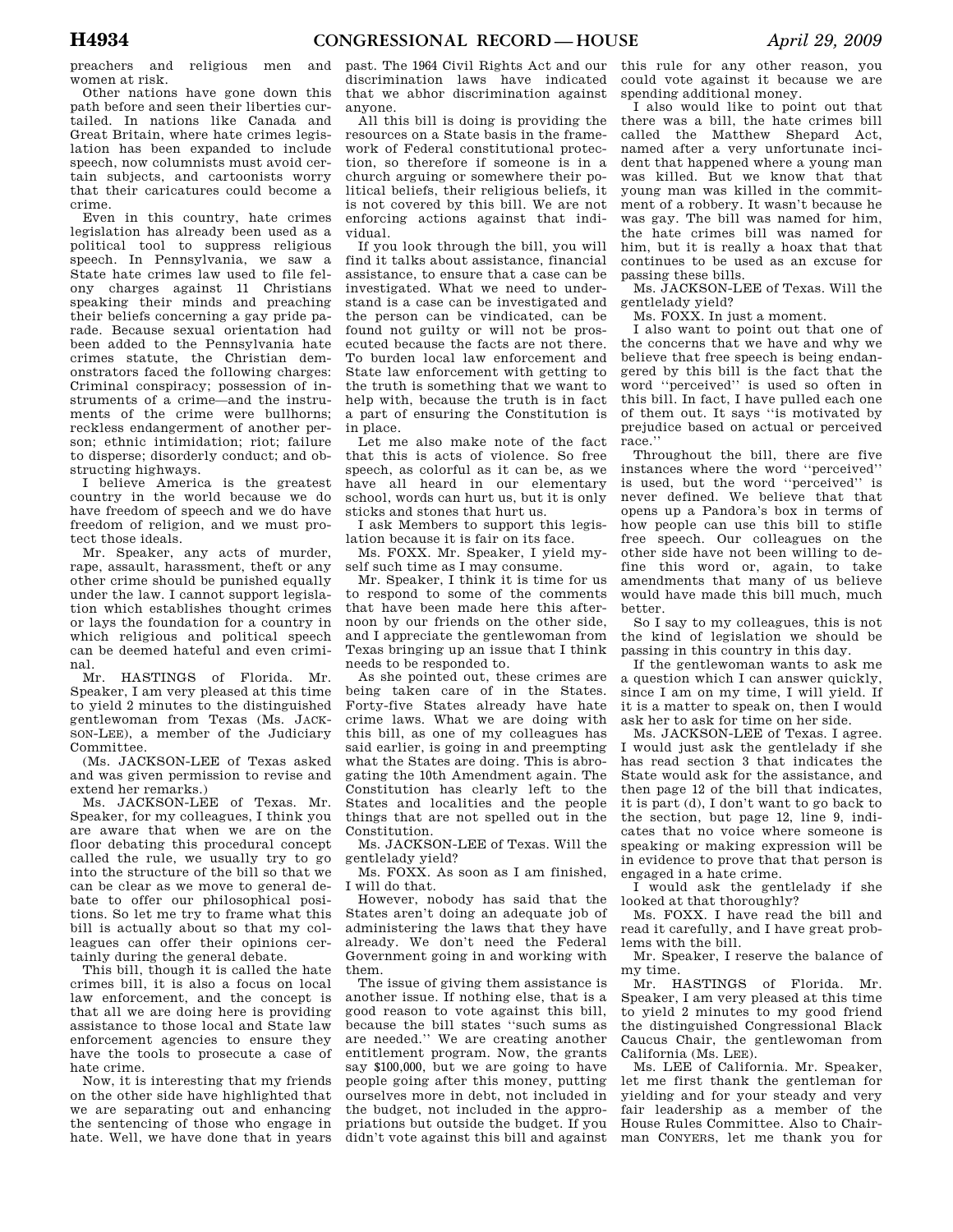your leadership in making sure this important legislation gets to the floor today.

I also want to acknowledge the indispensable contributions of the LGBT Caucus, on which I serve as a member, which is led so ably by our colleagues Chairman BARNEY FRANK, Congresswoman TAMMY BALDWIN, and Congressman JARED POLIS.

This legislation is long overdue. In the long history of the United States, there is much to admire and to celebrate. But, regrettably, there have been episodes in our history that are tragic, violent and shameful. Among the most horrific are violent crimes motivated by hate.

The notorious race riots in Greenwood, Oklahoma, and Rosewood, Florida, in the early years of this last century, to the church bombings and attacks on gay, lesbian, bisexual and transgendered persons, are painful reminders that we still have not perfected our Union. Whether it has been the color of their skin, their religion, gender, disability, national origin, or their sexual orientation or identity, the sad fact is that too many persons have been the victims of violence, often ending in death, simply because of a characteristic of birth.

Sadly, many of the recent attacks based on sexual orientation have been against gay black men, like Michael Sandy, who was beaten and robbed in New York by four men and lay in a coma for several days before he died. In court proceedings, it was revealed that his attackers viewed gay men as prey. Fortunately, New York's hate crimes law now includes sexual orientation as a protected class.

And closer to my home, right outside of my district in Newark, California, a young high school student named Gwen Araujo was viciously beaten to death by four young men and buried simply because she was born a male. Gwen was comfortable as herself, a transgendered woman, and had lived her high school years as a girl with the love and support of her family, particularly her mother, Sylvia Guerrero.

Gwen's story really resonates with me. Children are entitled to be free from hate-motivated violence in schools. That is why when I was in the California legislature, I authored and Pete Wilson signed into law the California Hate Crimes Reduction Act.

Members of the clergy support this bill, the Congress of National Black Churches, the Episcopal Church and the Evangelical Lutheran Church of America.

## $\Box$  1300

Ms. FOXX. Mr. Speaker, I would like to yield 3 minutes to our colleague from Texas (Mr. GOHMERT), who also offered several amendments that were not taken.

Mr. GOHMERT. Mr. Speaker, there should have been amendments to this because there are all kinds of problems with it. When, in America, we start di-

viding this country into groups, we've got trouble; and that's what this bill does. It divides America into groups and says these over here are more important to protect than the rest of you guys. That is a problem.

Now, I'd like to address the question that my friend from Texas raised about the rule of evidence I think is what she was talking about. It does say, ''In a prosecution for an offense under this section, evidence of expression or associations of the defendant may not be introduced as substantive evidence at trial, unless the evidence specifically relates to that offense.''

18 U.S.C. section 2(a) says if you aid, abet, counsel, induce someone to commit a crime, you are just as guilty as the one that committed it.

So, for example, I have a Bible here that my uncle was given when he entered World War II. It has a flyleaf cover that says, ''As Commander-in-Chief, I take pleasure in commending the reading of the Bible to all who serve in the Armed Forces of the United States. Throughout the centuries, men of many faiths and diverse origins have found in the Sacred Book words of wisdom, counsel and inspiration. It is a fountain of strength, and now, as always, an aid to attaining the highest aspiration of the human soul.''

That's signed Franklin D. Roosevelt in this little Bible.

But if you look over to Romans, it talks about, ''For this cause God gave them up to vile affections, for even their women did change the natural use into that which is against nature; and likewise, the men, leaving the natural use of women, burned in their lust one to another, men with men, working that which is unseemly and receiving in themselves that recompense of their error which was meet.''

If somebody hears a preacher preaching that and goes out and commits an act of violence, I mean, I was a prosecutor 30 years ago. It doesn't take much imagination to say, we had to arrest the preacher; it was clear he's the one that planted the seeds in this nut's head that went out and committed an act of violence. Therefore, this evidence of what he read from the Bible, even though FDR signed it and encouraged people to read it, FDR's not around, we can't go after him, but we can go after this preacher that put that in the mind of the individual. They induced it. They're guilty as a principal. And even if they're not, just arresting pastors a few times and saying, we're going to let the jury decide what his intent was will be enough to have a chilling effect.

There's no Federal nexus here. There is no epidemic. There's no evidence of an epidemic. There's no need. Every case that's been brought up, including Matthew Shepard, in that case they got life without parole. The other got two life sentences. James Byrd, the two defendants most culpable got what they deserved, they got the death penalty, and this case will not affect that.

The other guy got life. Wouldn't affect him. There is no need. There is no epidemic. It divides America. Why don't we say ''no'' to this and let America be united again.

Mr. HASTINGS of Washington. Mr. Speaker, I am very pleased at this time to yield 1 minute to my distinguished colleague and good friend from New Jersey (Mr. HOLT).

Mr. HOLT. Mr. Speaker, I thank the gentleman and rise in support of this rule and the underlying legislation.

Hate crimes are real. They spread fear and intimidation among entire communities. This bill would strengthen local law enforcement's ability to prosecute hate crimes based on race, color, religion, national origin, gender, sexual orientation, gender identity and disability to the victim.

It is patently false to say that we're criminalizing thought. We are criminalizing the brutality that results when these thoughts lead to death and serious injury of an innocent victim. This is no more about criminalizing thought than the antilynching laws were about criminalizing knot tying.

And to say that pedophilia somehow belongs in here represents such uninformed, illogical and irrelevant thinking as to say kleptomania, drug abuse, school truancy, parking violation and road rage belongs here.

This bill is about hate crimes. This bill has strong support from over 300 civil rights, religious, LGBT, law enforcement and civic organizations, and I'm particularly pleased to identify the support of the Garden State Equality, a group that has fought tirelessly to fight discrimination against all Americans, including discrimination based on gender identity.

I urge support of the rule and the underlying bill.

Ms. FOXX. Mr. Speaker, I would like to yield 2 minutes to the distinguished gentleman from Virginia (Mr. GOOD-LATTE).

Mr. GOODLATTE. I thank the gentlewoman from North Carolina for her hard work on the Rules Committee, on this rule fight, and I rise in strong opposition to the rule and the underlying bill.

My goodness. How long are we going to debate this? 40 minutes or an hour? This very important piece of legislation under this rule?

I can understand why we only have that amount of time because, after all, we're going to be working as late as 4 this afternoon here in the House. How could we possibly go just a little later than 4 to debate a very, very important piece of legislation?

And then what amendments will we be debating? None. It's a closed rule.

This is an atrocity. This is a very highly contentious piece of legislation. We held a 2-day markup on this bill with numerous amendments in the Judiciary Committee, and it is very clear that we need a rule that will allow for amendments to be considered on the floor of the House. But we certainly don't have that.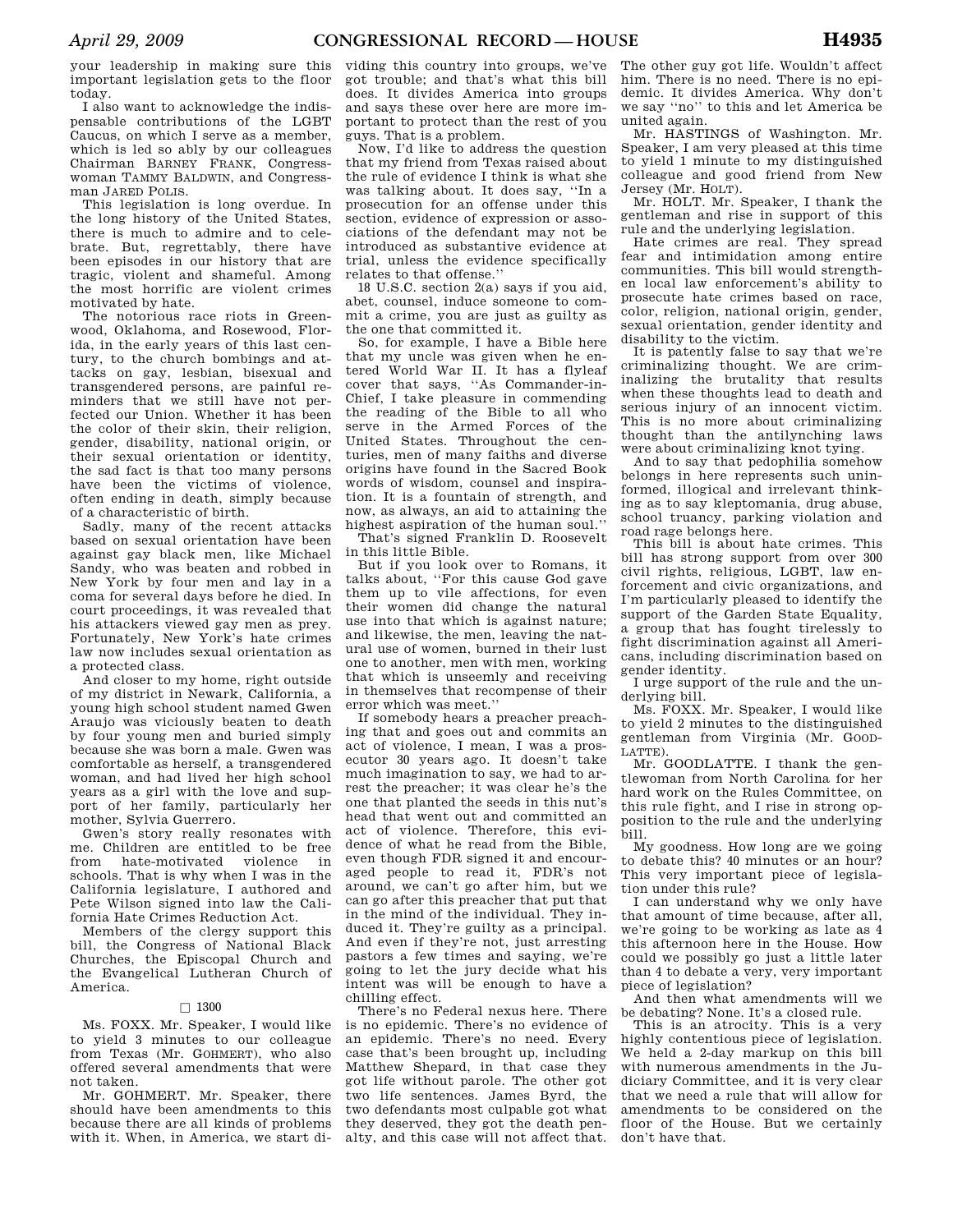So I urge my colleagues to oppose this rule.

I would also point out that this underlying piece of legislation, which I will have the opportunity to speak more on in the general debate, is something that does, indeed, deal with thought. The only difference between beating up a senior citizen and beating up somebody who is in a protected class, under this piece of legislation, or beating up a pregnant woman, or beating up someone who's in a protected class, under this legislation, is the thought process that went into the motivation to assault that particular person. And that is legislation that is founded on criminalizing thought.

It is very deeply concerning, because I, like most Americans, believe that every victim of every crime is entitled to be treated the same under the law. Why would a senior citizen not be deserving of these additional protections that are provided based upon sex or sexual orientation or race or religion?

Why would pregnant women who suffer all kinds of violent crimes against them not be deserving of that same kind of protection?

This legislation is bad. Vote down the rule. Vote down the bill.

Mr. HASTINGS of Washington. Mr. Speaker, I am very pleased to yield 1 minute to the newest Member of the House of Representatives, at least for another 6 hours, until one newer than him is sworn in, Mr. QUIGLEY from Illinois.

Mr. QUIGLEY. I rise in strong support of H.R. 1913. I am new here, but I am not new to this issue. And I am extraordinarily aware that in our country hatred has an extraordinary tenacity, a tenacity which we must be on arm against, especially when that hatred takes the form of action.

In 2008, there were 72 reported hate crimes in the city of Chicago alone. When one of our neighbors is attacked, our entire community must feel the pain. Every American, regardless of who his parents are, where she worships, or who he chooses to love, deserves to be free from the fear of harm. This bill will go a long way towards ensuring all of our citizens have access, equal access to protection under the law.

I thank the Chair and urge my colleagues to support this important legislation.

Ms. FOXX. Mr. Speaker, I would like to yield 90 seconds now to my colleague from Iowa (Mr. KING).

Mr. KING of Iowa. Mr. Speaker, I thank the gentlelady from North Carolina for yielding.

I want to take it back to this question. We have these vague terms in this legislation that's before us, these vague terms that the Judiciary Committee majority refused to define and refused to allow a definition, and so I've looked up some definitions of this language, and here is one of them. Sexual orientation. We'll go to the Merriam Webster's Dictionary, under

medical, and it says, sexual orientation: One's attraction to and preference in sexual partners. One definition.

Here's another definition that comes from the American Heritage Stedman's Medical Dictionary. It says sexual orientation is sexual activity with people of the opposite sex, the same sex or both.

So one is an attraction definition, and the other one is an activity definition.

And now I go to the American Psychological Association, those people that have identified 547 different paraphilias, and they say sexual orientation is different from sexual behavior because it refers to feelings and self-concept. Individuals may or may not express that in their behaviors.

So, here we have, again, these broad definitions in the so-called hate crimes legislation that truly are thought crimes, because without the thought, you're not going to have the hate, and it can only be defined by trying to look into the skull of the victim and the perpetrator. And there's never been legislation that's presented that's been this broad or that imagines that it can define something that is in the head of a victim and in the head of the perpetrator at the same time, let alone what might be in the head of the judge, Mr. Speaker. So I oppose this legislation.

Mr. HASTINGS of Washington. Mr. Speaker, I would like to inquire of the gentlelady if she has any remaining speakers. I am the last speaker for this side and am prepared to reserve.

Ms. FOXX. Mr. Speaker, I am prepared to close.

Mr. HASTINGS of Washington. Then I would reserve the balance of my time until the gentlelady has closed for her side and yielded back her time.

The SPEAKER pro tempore. The gentlewoman from North Carolina has 3 minutes remaining.

Ms. FOXX. Mr. Speaker, my colleagues who have spoken here today have been extremely eloquent, and they've done a very, very good job of saying why this rule is bad and why the underlying bill is bad.

I want to end with a summary and with a quote. I want to quote from a column by William Raspberry from The Washington Post, April 9, 1999. And I'm quoting from the end of that column. The title of it is Thought Crimes. ''What I'm asking is this: Isn't it enough that people be punished for what they do, rather than for the attitudes that drive them to do it? What is the advantage of prosecuting people for what amounts to crimes of wrong thinking? Surely we don't expect expanded legislation to change their thinking, and we've already got laws against the awful behavior their warped thinking may produce. But I can't see that Clinton's proposal can do any good whatever. But as I said, it's likely to do negligible harm, so I'll just shut up.''

Mr. Raspberry is certainly not a conservative speaker or writer. However,

he shares the same view that I and my colleagues have shared today.

And let me summarize, again, why we're opposed to this bill. Our criminal justice system has been built on the ideal of equal justice for all. This bill turns that fundamental principle on its head. Justice will no longer be equal but will depend on the race, gender, gender identity, sexual orientation, disability or other protected status of the victim. The bill is unconstitutional, we believe, and will likely be struck down by the courts.

The hate crimes bill will restrict religious freedom and first amendment rights by raising the possibility that religious leaders or members of religious groups could be prosecuted criminally based on their speech or protected activities.

We believe this bill itself will spread fear and intimidation. Religious organizations may be chilled from expressing their ideas regarding homosexuality out of fear from involvement in the criminal process.

The bill also federalizes crimes that are being effectively prosecuted by our States and local governments.

In 2007, of the approximately 17,000 homicides that occurred in the United States, only 9 of the murders were determined to be motivated by bias. Regarding crimes where there are actual victims, there's no evidence that States are not fully prosecuting violent crimes involving ''hate.''

We all agree that every violent crime is deplorable, regardless of its motivation. Every violent crime can be devastating, not only to the victim, but the larger community whose public safety has been violated.

## $\Box$  1315

That is why all violent crimes must be vigorously prosecuted. Individuals prosecuted under this legislation, though, are not going to be punished for just their actions, but for their thoughts.

Mr. Speaker, this underlying bill is a bad bill and it is a bad rule, and I urge its defeat.

Mr. Speaker, I yield back the balance of my time.

Mr. HASTINGS of Florida. Mr. Speaker, I yield myself the balance of time.

Mr. Speaker, I have been on the Rules Committee a considerable amount of time, both in the minority and in the majority, and I have seen things come to the Rules Committee that I thought were trivializing the process, but yesterday took the cake for me.

We had an amendment offered by one of our colleagues to this particular legislation. I guess it was done in a creative fashion, and certainly the author of it did spend some time looking in the dictionary or creating new terms. And I apologize to our transcriber, but I am going to put in the RECORD what we have to put up with in the Rules Committee.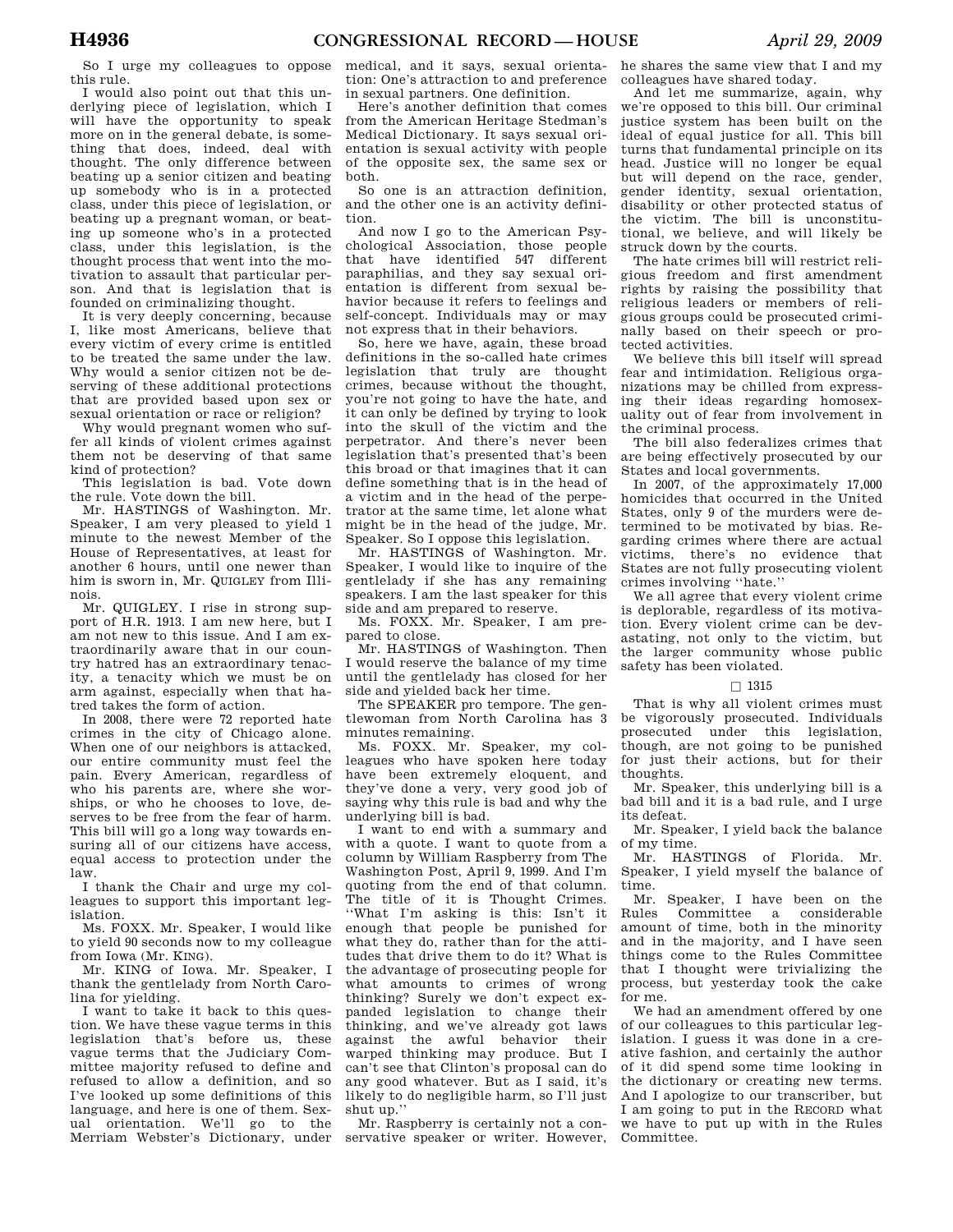''The term sexual orientation,'' this proposed amendment said, ''as used in this act, or any amendments made by this act, does not include apotemnophilia, asphyxophilia, autogynephilia, coprophilia, exhibitionism, fetishism, frotteurism, gerontosexuality, incest, kleptophilia, klismaphilia, necrophilia, partialism, pedophilia, sexual masochism, sexual sadism, telephone scatalogia, toucherism, transgenderism, transsexual, transvestite, transvestic fetishism, urophilia, voyeurism, or zoophilia.''

All I can say is the late-night comedians need to come up there with me sometime so that they can get into the spirit of spuriousness that comes there on certain occasions.

This is serious business. Mr. Speaker, we can't legislate love, but we can legislate against hate. This legislation may not rid us of the intolerance and prejudices that continue to taint our society, but it will provide an added deterrent to those for whom these feelings manifest themselves into acts of violence. They will be fully aware that, should they commit a hate crime, there will be no lenience and they will not slip through the cracks of the American legal system.

Further, passage of this Hate Crimes bill will increase public education and awareness and encourage Americans to report hate crimes that all too often are silent.

Mr. Speaker, this bill addresses our resolve to end violence based on prejudice, and to guarantee that all Americans, regardless of race, color, religion, national origin, gender, sexual orientation, gender identity or disability—or all of these philias and fetishes and isms that were put forward—need not live in fear because of who they are.

I urge my colleagues to vote in favor of this rule so that we continue to move this country toward fully achieving its promise of justice and liberty for all Americans.

I urge a ''yes'' vote on the previous question and on the rule.

Mr. MCGOVERN. Mr. Speaker, I stand in strong support of this rule and of the underlying legislation.

H.R. 1913, the Matthew Shepard Local Law Enforcement Hate Crimes Prevention Act allows for the Justice Department to assist local authorities, who are either unable or unwilling, with the investigation and prosecution of bias motivated crimes.

Hate crimes not only hurt victims and their families, but can impact a community or even an entire nation.

Perpetrators of violent hate crimes choose their victims based on an actual or perceived bias. It is a crime based on the victim's actual or perceived race, color, religion, national origin, gender, sexual orientation, gender identity, or disability.

This bipartisan legislation empowers the Justice Department with the authority it needs to combat the prevalence of hate crimes in our communities. Since the FBI began collecting hate crimes data in 1991, bias motivated crimes against LGBT Americans has tripled;

though the federal government has not provided the necessary resources to stem this uptick.

The destructive nature of hate crimes permeates throughout our society, and if we refuse to address it, then we are refusing to provide for the public safety of all Americans.

Mr. Speaker, it's important to note that this legislation does not discriminate. All victims of hate crimes are protected by this bill: every race, every religion, every sexual orientation, every disability.

I'd also like to commend Chairman CON-YERS and the Judiciary Committee for crafting a bill that provides both for the protection against hate crimes and for the protection of our constitutional right of free speech.

Nothing in this legislation allows for speech, violent or otherwise, to be prosecuted.

Hate crimes by de3finition must involve death or bodily injury. Speech alone cannot be prosecuted under this legislation.

However, violent hate crimes are not constitutionally protected rights, and this legislation is needed to help reduce the divisive and sometimes deadly effects they have on communities across our country.

This legislation boasts the diverse support of more than 300 law enforcement, civil rights, civic and religious organizations and individuals, including the American Civil Liberties Union.

Mr. Speaker, I'd like to remind my colleagues that victims of hate crimes are targeted for violence and suffered attacks because of who they are.

I'd like to tell you the story of Lisa Craig, a 35-year-old mother of two, from my own State of Massachusetts. In 2003, Craig was assaulted on the street by three teenage girls and kicked in the head multiple times, causing her brain to bleed and requiring 200 stitches in her head. Craig's partner and her two daughters witnessed the attack by these teenagers, who earlier in the evening had been shouting anti-gay epithets at the couple.

This story is just one of thousands across our country, and to prevent more from occurring, I encourage my colleagues to support this rule and the underlying legislation.

Mr. HASTINGS of Florida. I yield back the balance of my time, and I move the question on the resolution.

The SPEAKER pro tempore. The question is on ordering the previous question.

The question was taken; and the Speaker pro tempore announced that the ayes appeared to have it.

# RECORDED VOTE

Ms. FOXX. Mr. Speaker, I demand a recorded vote.

A recorded vote was ordered.

The SPEAKER pro tempore. Pursuant to clause 8 and clause 9 of rule XX, this 15-minute vote on ordering the previous question will be followed by 5 minute votes on adopting the resolution, if ordered, and suspending the rules and passing H.R. 46, if ordered.

The vote was taken by electronic device, and there were—ayes 234, noes 181, not voting 17, as follows:

#### [Roll No. 219]

AYES—234

| Abercrombie | Adler (NJ) | Andrews |
|-------------|------------|---------|
| Ackerman    | Altmire    | Arcuri  |

Baldwin Barrow Bean Berkley Berman Berry Bishop (GA) Bishop (NY) Blumenauer Boccieri Boren Boswell Boyd Brady (PA) Braley (IA) Brown, Corrine Capps Capuano Cardoza Carnahan Carson (IN) Castor (FL) Chandler Clarke Clay Cleaver Clyburn Cohen Connolly (VA) Conyers Cooper Costa Costello Courtney Crowley Cuellar Cummings Dahlkemper Davis  $(AI)$ Davis (CA) Davis (IL) Davis (TN) DeFazio DeGette Delahunt DeLauro Dicks Dingell Doggett Donnelly (IN) Doyle Driehaus Edwards (MD) Edwards (TX) Ellison Ellsworth Engel Eshoo Etheridge Farr Fattah Filner Foster Frank (MA) Fudge Giffords Gonzalez Gordon (TN) Grayson Green, Al Green, Gene Griffith Grijalva Hall (NY) Halvorson Hastings (FL) Heinrich Herseth Sandlin Higgins Himes Hinchey Hinojosa Hirono Hodes Holden Holt Honda Hoyer Israel Jackson (IL) Jackson-Lee Johnson (GA) Johnson, E. B. Kagen Kanjorski Kaptur Kennedy Kildee Kilpatrick (MI) Kind Kissell Klein (FL) Kratovil Kucinich Langevin Larsen (WA) Lee (CA) Levin Lewis (GA) Lipinski Loebsack Lofgren, Zoe Lowey Luján Lynch Maffei Maloney Markey (CO) Markey (MA) Marshall Massa Matheson Matsui McCarthy (NY) McCollum McDermott McGovern McMahon McNerney Meek (FL) Meeks (NY) Melancon Michaud Miller (NC) Miller, George Mitchell Mollohan Moore (KS) Moore (WI) Moran (VA) Murphy (CT) Murtha Nadler (NY) Napolitano Neal (MA) Nye Oberstar

Aderholt Akin Alexander Austria Bachmann Bachus Barrett (SC) Bartlett Barton (TX) Biggert Bilbray Bilirakis Bishop (UT) Blackburn Blunt Bonner Bono Mack Boozman Boustany Brady (TX)

Baca Baird Hare Harman

(TX)

Kirkpatrick (AZ) Murphy, Patrick Olver Ortiz Pallone Pascrell Pastor (AZ) Payne Perlmutter Peters Peterson Pingree (ME) Polis (CO) Pomeroy Price (NC) Quigley Rahall Rangel Reyes Richardson Rodriguez Rothman (NJ) Roybal-Allard Ruppersberger Rush Ryan (OH) Salazar Sánchez, Linda T. Sanchez, Loretta Sarbanes Schakowsky Schauer Schiff Schrader Schwartz Scott (GA) Scott (VA) Serrano Sestak Shea-Porter Sherman Shuler Sires Skelton Slaughter Smith (WA) Snyder Space Speier Spratt Stupak Sutton Tanner Tauscher Teague Thompson (CA) Tierney Titus Tonko Towns Tsongas Van Hollen Velázquez Visclosky Walz Wasserman Schultz Waters Watson Watt Weiner Welch Wexler Wilson (OH) Woolsey Wu Yarmuth

# NOES—181

Bright Broun (GA) Brown (SC) Brown-Waite, Ginny Buchanan Burton (IN) Buyer Calvert Camp Campbell Cantor Cao Capito Carney Carter Cassidy Castle Chaffetz Childers

Coble Coffman (CO) Cole Conaway Crenshaw Culberson Davis (KY) Deal (GA) Dent Diaz-Balart, L. Diaz-Balart, M. Dreier Duncan Emerson Fallin Flake Fleming Forbes Fortenberry Foxx

Obey